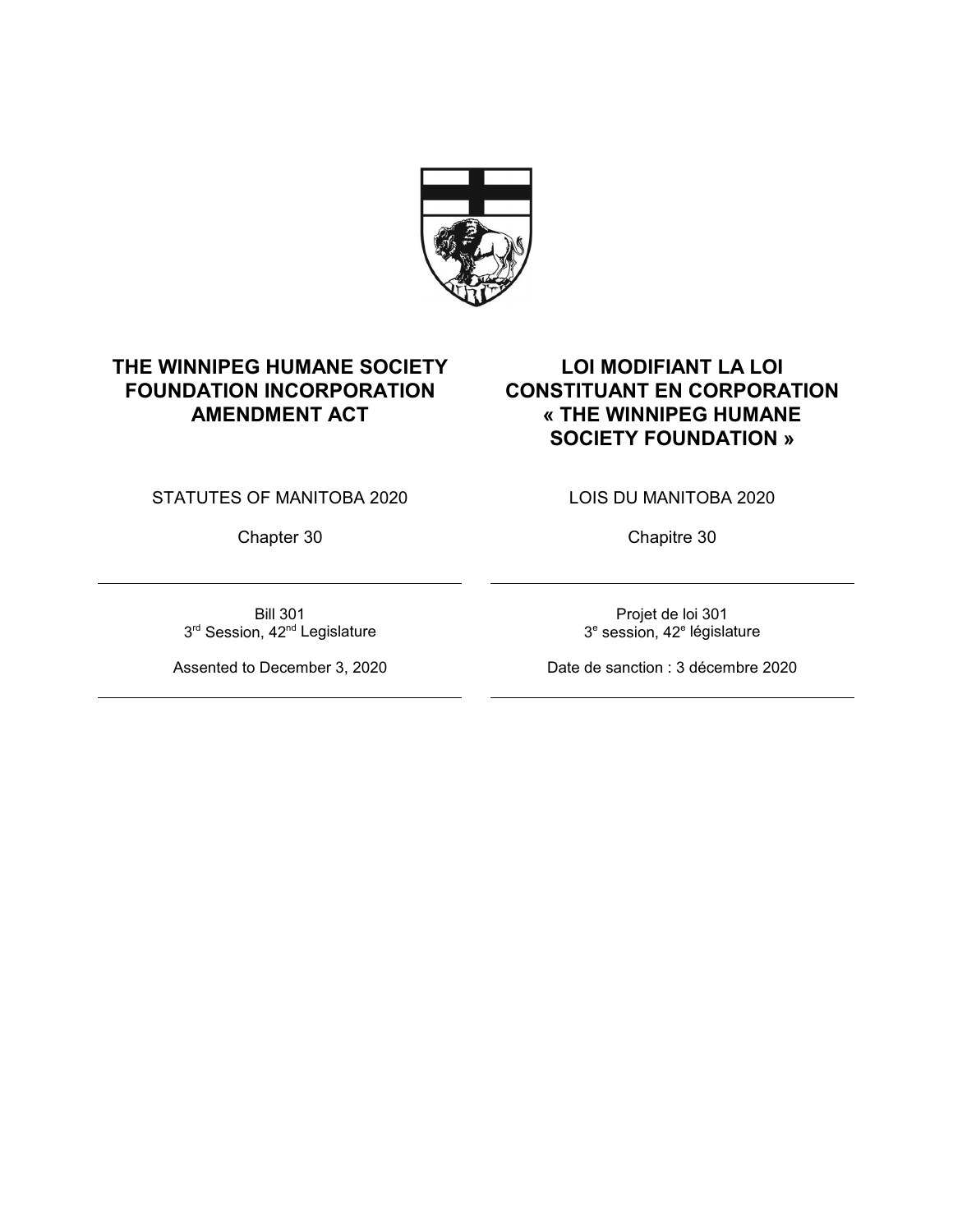ThisAct amends *The Winnipeg Humane Society Foundation Incorporation Act*.

The composition of the Foundation's board is changed to the following:

- $\bullet$  the chairperson, vice-chairperson, treasurer and past chairperson of the Winnipeg Humane Society;
- three other individuals elected or appointed in accordance with the Foundation's by-laws.

The Foundation is no longer required to use trust companies to invest. Instead, the Foundation must establish an investment policy and may retain external investment managers to invest the Foundation's assets in accordance with that policy.

Minor administrative amendments are made to other provisions.

#### **This note is a reader's aid and is not part of the law. La note qui suit constitue une aide à la lecture et ne fait pas partie de la loi.**

La présente loi modifie la *Loi constituant en corporation « The Winnipeg Humane Society Foundation ».*

La composition du conseil de la Fondation est remplacée par la composition suivante :

- h le président, le vice-président, le trésorier et l'ancien président de la « Winnipeg Humane Society »;
- h trois autres personnes élues ou nommées conformément aux règlements administratifs de la Fondation.

Par ailleurs, la Fondation n'est plus tenue de faire des placements par l'entremise de compagnies de fiducie. Elle doit plutôt adopter des lignes directrices en matière de placements et elle peut retenir les services de gestionnaires de placements externes pour placer ses éléments d'actif conformément à ces lignes directrices.

Enfin, des modifications administratives mineures sont apportées à d'autres dispositions.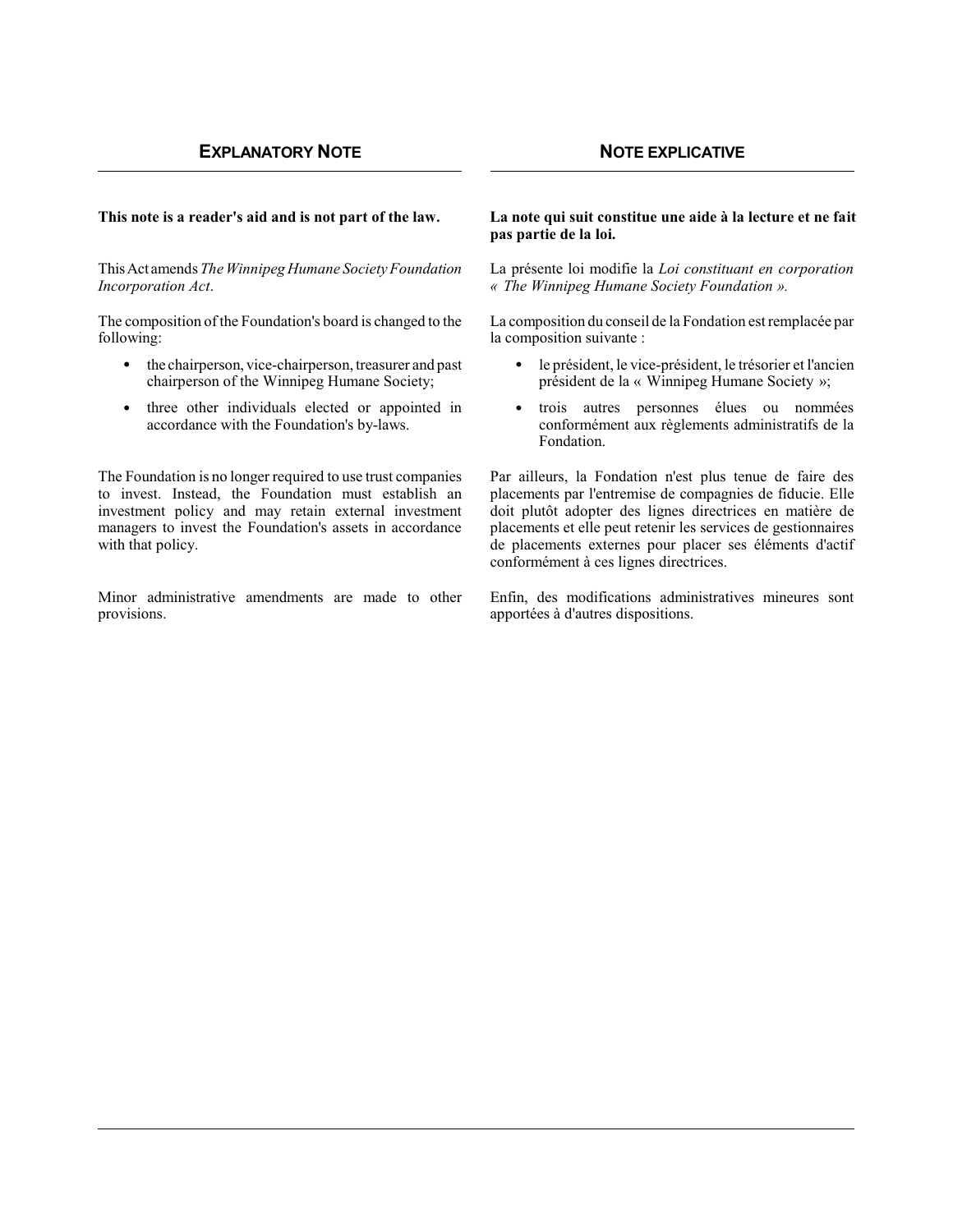# **THE WINNIPEG HUMANE SOCIETY FOUNDATION INCORPORATION AMENDMENT ACT**

### **CHAPTER 30 CHAPITRE 30**

# **LOI MODIFIANT LA LOI CONSTITUANT EN CORPORATION « THE WINNIPEG HUMANE SOCIETY FOUNDATION »**

WHEREAS The Winnipeg Humane Society Foundation was incorporated by *An Act to Incorporate The Winnipeg Humane Society Foundation*, S.M. 1982, c. 58, and was continued by *The Winnipeg Humane Society Foundation Incorporation Act*, R.S.M. 1990, c. 223;

AND WHEREAS The Winnipeg Humane Society Foundation has presented a petition requesting the following amendments to *The Winnipeg Humane Society Foundation Incorporation Act*, and it is appropriate to grant the petition;

THEREFORE HER MAJESTY, by and with the advice and consent of the Legislative Assembly of Manitoba, enacts as follows:

*R.S.M. 1990, c. 223 amended 1 TheWinnipegHumane SocietyFoundation Incorporation Act is amended by this Act.*

(Assented to December 3, 2020) (Date de sanction : 3 décembre 2020)

Attendu :

que l'organisme dénommé « TheWinnipegHumane Society Foundation » a été constitué en corporation par la loi intitulée « *An Act to Incorporate The Winnipeg Humane Society Foundation* », c. 58 des « *S.M. 1982* », et qu'il a été maintenu par la *Loi constituant en corporation « TheWinnipegHumane Society Foundation »*, c. 223 des *L.R.M. 1990*;

que « The Winnipeg Humane Society Foundation » a demandé, par voie de pétition, que la *Loi constituant en corporation« TheWinnipegHumane Society Foundation »* soit modifiée de la façon indiquée ci-après et qu'il est jugé opportun d'accéder à cette demande,

SA MAJESTÉ, sur l'avis et avec le consentement de l'Assemblée législative du Manitoba, édicte :

*Modification du c. 223 des L.R.M. 1990 1 La présente loi modifie la Loi constituant en corporation « The Winnipeg Humane Society Foundation ».*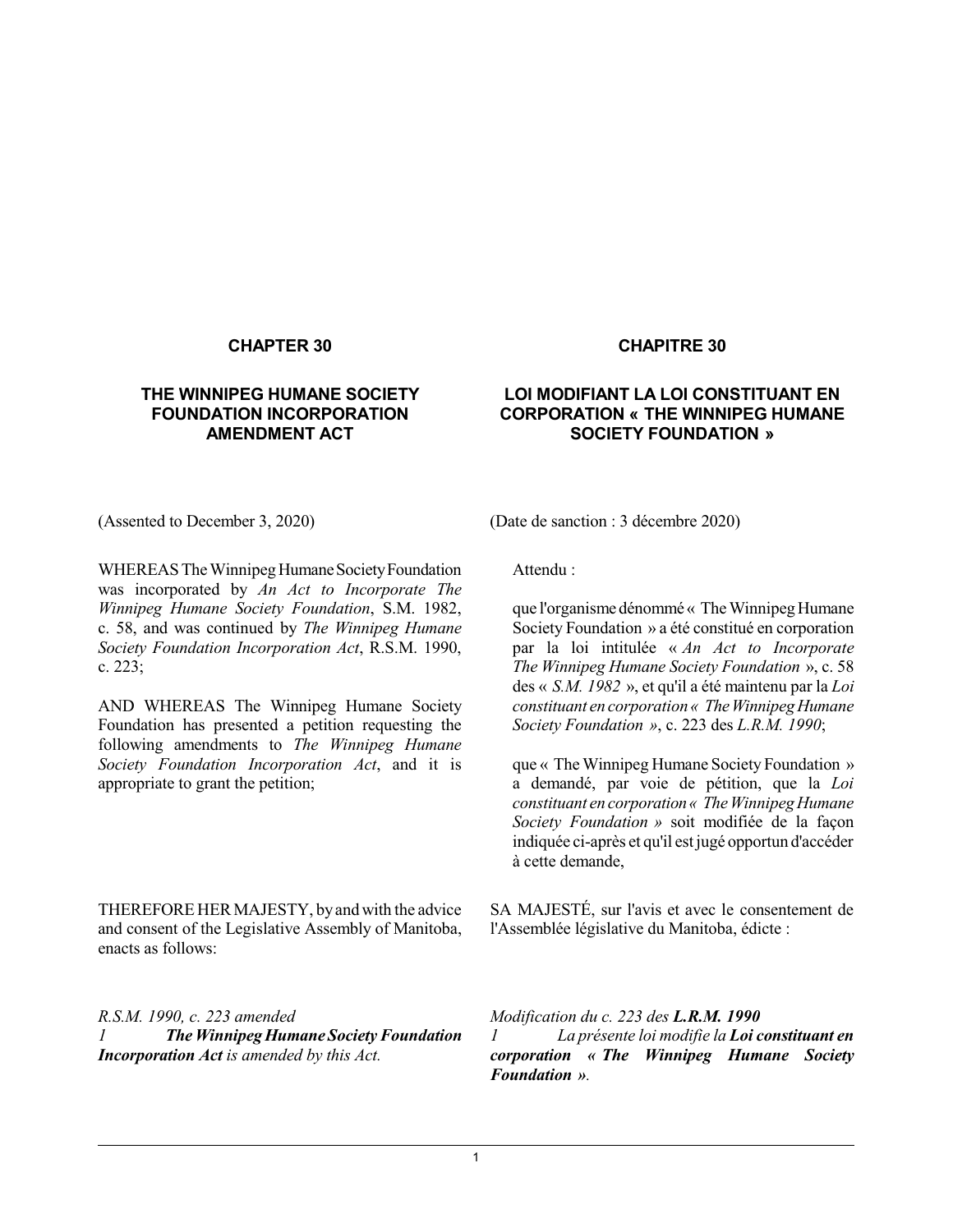*2 Subsection 4(1) is amended by replacing clauses (a) and (b) with the following:*

(a) the persons who hold each of the following offices of the Society, for so long as they hold the office:

- (i) the chairperson,
- (ii) the vice-chairperson,
- (iii) the treasurer,
- (iv) the past chairperson; and

(b) three persons who are elected or appointed in accordance with the Foundation's by-laws.

*2 Le paragraphe 4(1) est remplacé par ce qui suit :*

# **Conseil**

**4(1)** Les affaires de la Fondation sont gérées par un conseil (appelé le « Conseil » dans la présente loi) composé :

a) des personnes qui occupent les postes de la Fondation indiqués ci-après, tant et aussi longtemps qu'elles exercent leurs attributions :

- (i) le président,
- (ii) le vice-président,
- (iii) le trésorier,
- (iv) l'ancien président;

b) de trois personnes élues ou nommées conformément aux règlements administratifs de la Fondation.

*3 The following is added after section 4: 3 Il est ajouté, après l'article 4, ce qui suit :*

# **By-laws**

**4.1** The Board may make by-laws

(a) establishing the procedure for electing or appointing members of the Board, including establishing their terms of office and procedures for their removal;

(b) respecting the Foundation's internal administration and governance; and

(c) respecting the conduct of the Foundation's business and affairs.

# *4 Section 5 is repealed. 4 L'article 5 est abrogé.*

# **Règlements administratifs**

**4.1** LeConseil peut, parrèglement administratif:

a) fixer le mode d'élection ou de nomination de ses membres, y compris la durée de leur mandat et le mode de leur destitution;

b) régir la gestion et la gouvernance internes de la Fondation;

c) régir la conduite des activités et des affaires de la Fondation.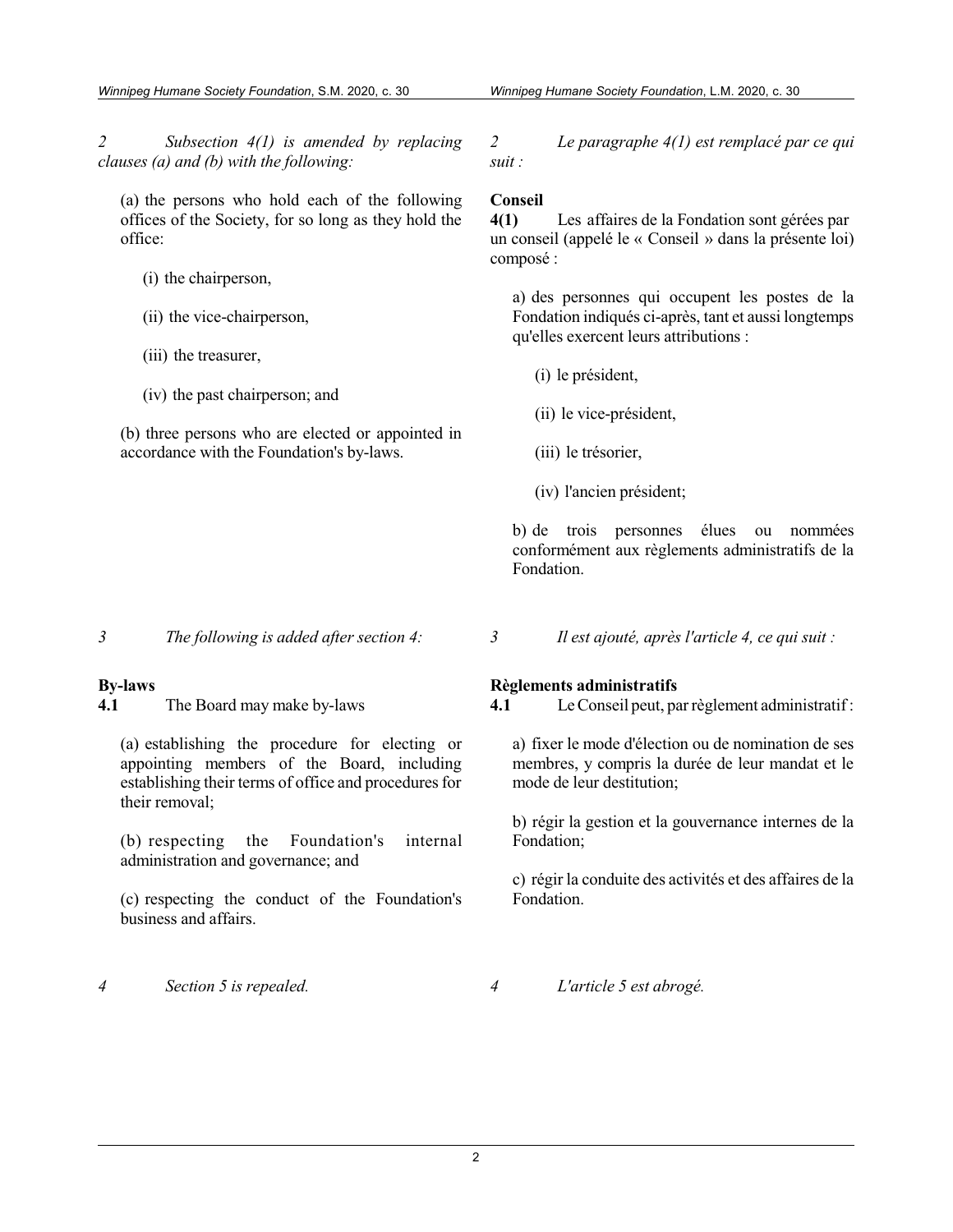*5 Sections 6 and 7 of the English version are amended by striking out "*chairman*", with necessary grammatical changes, wherever it occurs and substituting"*chairperson*", with necessary grammatical changes.*

#### **Investment policy**

**9(1)** TheBoardmust establish, for anyinvestments of property donated to the Foundation, an investment policy that is consistent with the duty of care that a trustee has in administering the property of others. Subject to section 10 (terms of donations), the Foundation must adhere to that policy.

#### **Managing investments**

**9(2)** Subjecttosection 10 (terms of donations), the Foundation may retain a financial institution or other person, on terms approved by the Board, to make and manage investments on behalf of the Foundation in accordance with the Board's investment policy.

*7(1) Subsection 10(1) is amended by striking out "*an appointed trust company*" and substituting "*a person retained by it*".*

*7(2) Subsection 10(2) is amended by striking out "*trust company appointed under section 9*" and substituting "*person retained by the Foundation*".*

*8 Clause 14(1)(d), subsection 14(2) and clause 15(c) are amended by striking out "*trust company appointed under section 9*" and substituting "*person retained by the Foundation to manage its investments*".*

*5 Les articles 6 et 7 de la version anglaise sont modifiés par substitution, à «* chairman *», à chaque occurrence et avec les adaptations grammaticales nécessaires, de «* chairperson *», avec les adaptations grammaticales nécessaires.*

*6 Section 9 is replaced with the following: 6 L'article 9 est remplacé par ce qui suit :*

#### **Lignes directrices en matière de placements**

**9(1)** Le Conseil adopte, à l'égard des placements des biens donnés à la Fondation, des lignes directrices en matière de placements conformes au devoir de diligence imposé à un fiduciaire qui administre les biens d'autrui. Sous réserve de l'article 10, la Fondation est tenue de respecter ces lignes directrices.

#### **Gestion des placements**

**9(2)** Sousréserve de l'article 10, la Fondation peut retenir les services d'une personne, y compris d'un établissement financier, selon les modalités qu'approuve le Conseil afin que cette dernière fasse des placements et les gère pour la Fondation conformément aux lignes directrices adoptées à ce chapitre par le Conseil.

*7(1) Le paragraphe 10(1) est modifié par substitution, à «* compagnie de fiducie nommée par elle *», de «* personne dont elle retient les services *».*

*7(2) Le paragraphe 10(2) est modifié par*  $substitution, \hat{a} \ll$  des compagnies de fiducie nommées en en vertu de l'article 9 *», de «* des personnes dont elle retient les services *».*

*8 L'alinéa 14(1)d), le paragraphe 14(2) et l'alinéa 15c) sont modifiés par substitution, à «* compagnies de fiducie nommées en vertu de l'article 9 *», de* « personnes dont elle retient les services pour gérer ses placements *».*